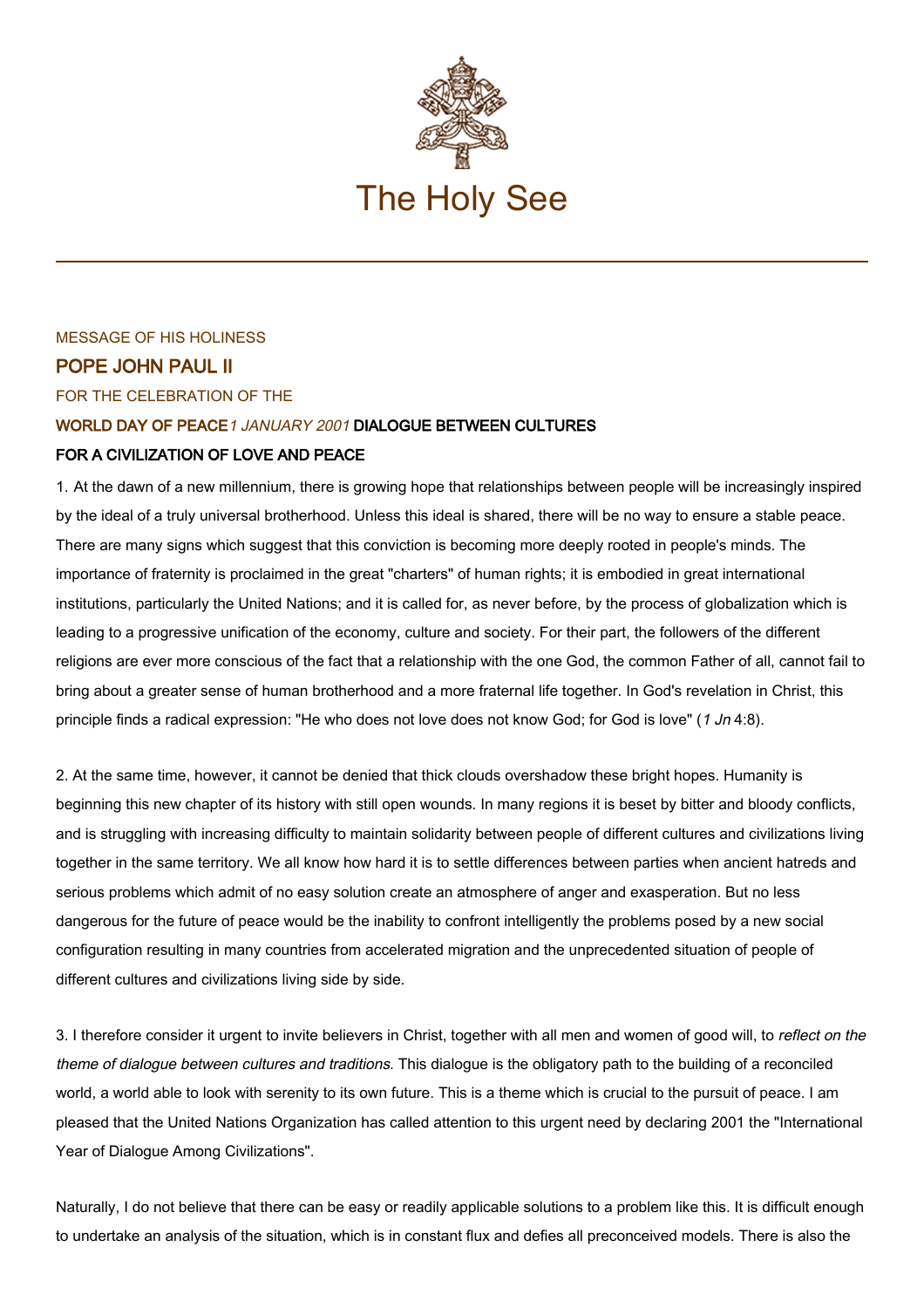difficulty of combining principles and values which, however reconcilable in the abstract, can prove on the practical level to be resistant to any easy synthesis. In addition, at a deeper level, there are always the demands which ethical commitment makes upon individuals, who are not free of self-interest and human limitations.

But for this very reason I see the usefulness of a shared reflection on these issues. With this intention I confine myself here to offering some guidelines, listening to what the Spirit of God is saying to the Churches (cf. Rev 2:7) and to all of humanity at this decisive hour of its history.

# Mankind and its different cultures

4. Reflecting upon the human situation, one is always amazed at the complexity and diversity of human cultures. Each of them is distinct by virtue of its specific historical evolution and the resulting characteristics which make it a structurally unique, original and organic whole. Culture is the form of man's self-expression in his journey through history, on the level of both individuals and social groups. For man is driven incessantly by his intellect and will to "cultivate natural goods and values",(1) to incorporate in an ever higher and more systematic cultural synthesis his basic knowledge of all aspects of life, particularly those involving social and political life, security and economic development, and to foster those existential values and perspectives, especially in the religious sphere, which enable individual and community life to develop in a way that is authentically human.(2)

5. A culture is always marked by stable and enduring elements, as well as by changing and contingent features. At first glance, in examining a culture we are struck above all by those aspects which distinguish it from our own culture; these give each culture a face of its own, as an amalgam of quite distinctive elements. In most cases, a culture develops in a specific place, where geographical, historical and ethnic elements combine in an original and unique way. The "uniqueness" of each culture is reflected more or less clearly in those individuals who are its bearers, in a constant process whereby individuals are influenced by their culture and then, according to their different abilities and genius, contribute to it something of their own. In any event, a person necessarily lives within a specific culture. People are marked by the culture whose very air they breathe through the family and the social groups around them, through education and the most varied influences of their environment, through the very relationship which they have with the place in which they live. There is no determinism here, but rather a constant dialectic between the strength of the individual's conditioning and the workings of human freedom.

# Human development and being part of a culture

6. The need to accept one's own culture as a structuring element of one's personality, especially in the initial stages of life, is a fact of universal experience whose importance can hardly be overestimated. Without a firm rooting in a specific "soil", individuals risk being subjected at a still vulnerable age to an excess of conflicting stimuli which could impair their serene and balanced development. It is on the basis of this essential relationship with one's own "origins" — on the level of the family, but also of territory, society and culture — that people acquire a sense of their nationality, and culture tends to take on, to a greater or lesser degree in different places, a "national" configuration. The Son of God himself, by becoming man, acquired, along with a human family, a country. He remains for ever Jesus of Nazareth, the Nazarean (cf. Mk 10:47; Lk 18:37; Jn 1:45; 19:19). This is a natural process, in which sociological and psychological forces interact,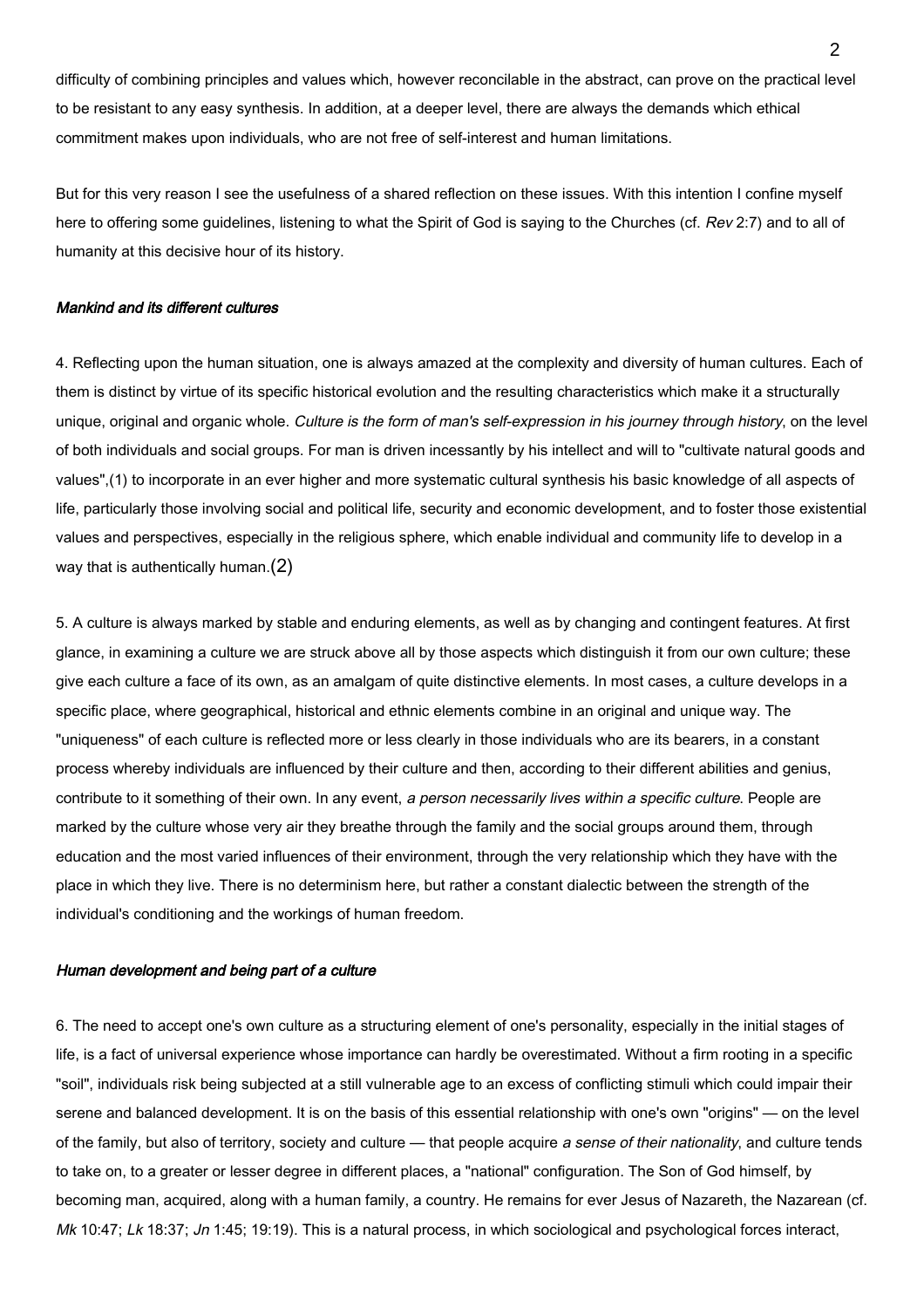with results that are normally positive and constructive. Love for one's country is thus a value to be fostered, without narrow-mindedness but with love for the whole human family(3) and with an effort to avoid those pathological manifestations which occur when the sense of belonging turns into selfexaltation, the rejection of diversity, and forms of nationalism, racism and xenophobia.

7. Consequently, while it is certainly important to be able to appreciate the values of one's own culture, there is also a need to recognize that every culture, as a typically human and historically conditioned reality, necessarily has its limitations. In order to prevent the sense of belonging to one particular culture from turning into isolation, an effective antidote is a serene and unprejudiced knowledge of other cultures. Moreover, when cultures are carefully and rigorously studied, they very often reveal beneath their outward variations *significant common elements*. This can also be seen in the historical sequence of cultures and civilizations. The Church, looking to Christ, who reveals man to himself,(4) and drawing upon her experience of two thousand years of history, is convinced that "beneath all that changes, there is much that is unchanging".(5) This continuity is based upon the essential and universal character of God's plan for humanity.

Cultural diversity should therefore be understood within the broader horizon of the unity of the human race. In a real way, this unity constitutes the primordial historical and ontological datum in the light of which the profound meaning of cultural diversity can be grasped. In fact, only an overall vision of both the elements of unity and the elements of diversity makes it possible to understand and interpret the full truth of every human culture.(6)

# Cultural differences and mutual respect

8. In the past, cultural differences have often been a source of misunderstanding between peoples and the cause of conflicts and wars. Even now, sad to say, in different parts of the world we are witnessing with growing alarm the aggressive claims of some cultures against others. In the long run, this situation can end in disastrous tensions and conflicts. At the very least it can make more difficult the situation of those ethnic and cultural minorities living in a majority cultural context which is different from their own and prone to hostile and racist ways of thinking and acting.

In light of this, people of good will need to examine the basic ethical orientations which mark a particular community's cultural experience. Cultures, like the people who give rise to them, are marked by the "mystery of evil" at work in human history (cf. 1 Th 2:7), and they too are in need of purification and salvation. The authenticity of each human culture, the soundness of its underlying ethos, and hence the validity of its moral bearings, can be measured to an extent by its commitment to the human cause and by its capacity to promote human dignity at every level and in every circumstance.

9. The radicalization of identity which makes cultures resistant to any beneficial influence from outside is worrying enough; but no less perilous is the slavish conformity of cultures, or at least of key aspects of them, to cultural models deriving from the Western world. Detached from their Christians origins, these models are often inspired by an approach to life marked by secularism and practical atheism and by patterns of radical individualism. This is a phenomenon of vast proportions, sustained by powerful media campaigns and designed to propagate lifestyles, social and economic programmes and, in the last analysis, a comprehensive world-view which erodes from within other estimable cultures and civilizations. Western cultural models are enticing and alluring because of their remarkable scientific and technical cast, but regrettably there is growing evidence of their deepening human, spiritual and moral impoverishment. The culture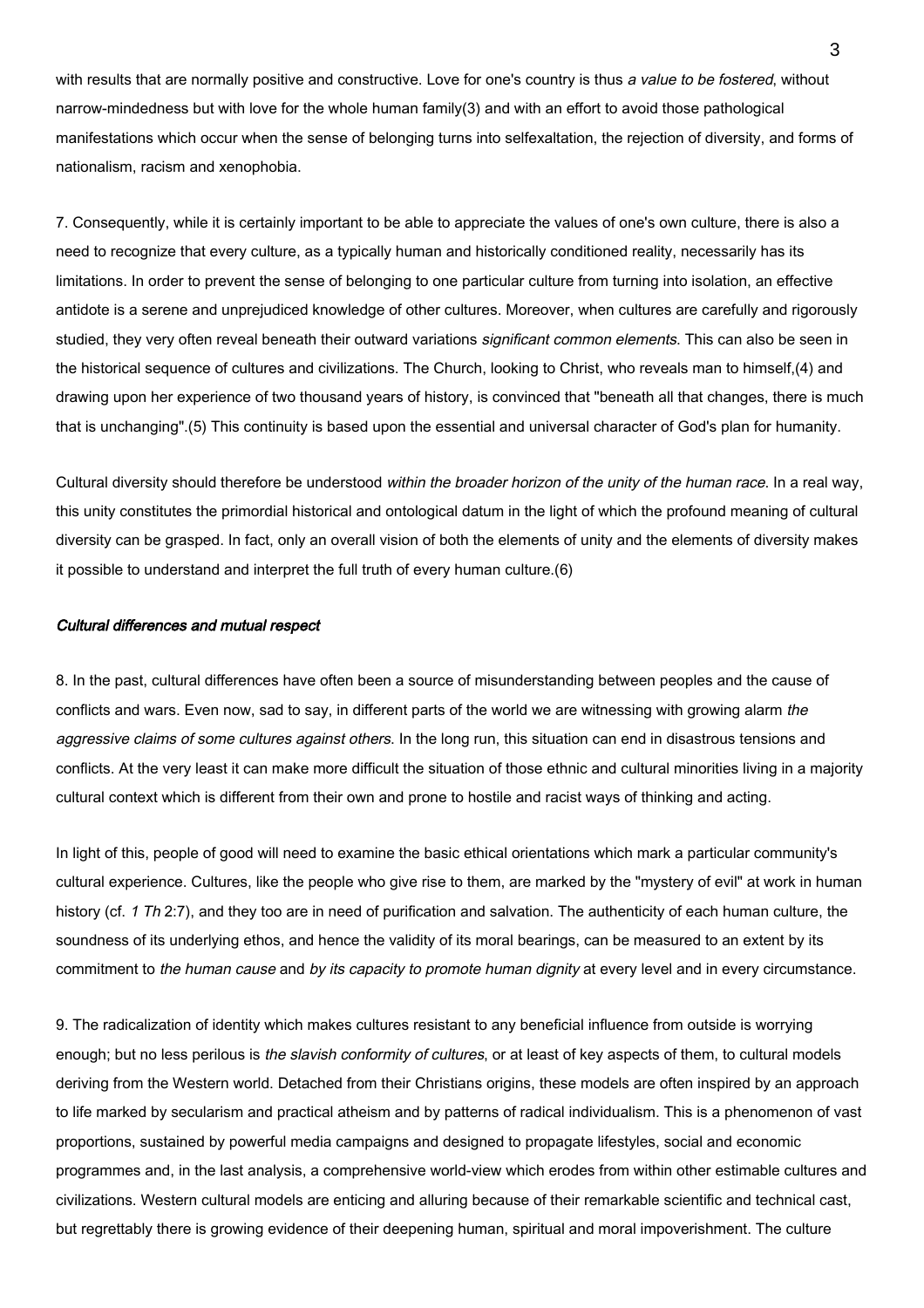which produces such models is marked by the fatal attempt to secure the good of humanity by eliminating God, the Supreme Good. Yet, as the Second Vatican Council warned, "without the Creator the creature comes to nothing!"(7) A culture which no longer has a point of reference in God loses its soul and loses its way, becoming a culture of death. This was amply demonstrated by the tragic events of the twentieth century and is now apparent in the nihilism present in some prominent circles in the Western world.

#### Dialogue between cultures

10. Individuals come to maturity through receptive openness to others and through generous self-giving to them; so too do cultures. Created by people and at the service of people, they have to be perfected through dialogue and communion, on the basis of the original and fundamental unity of the human family as it came from the hands of God who "made from one stock every nation of mankind" (Acts 17:26).

In this perspective, dialogue between cultures — the theme of this World Day of Peace Message — emerges as an intrinsic demand of human nature itself, as well as of culture. It is dialogue which protects the distinctiveness of cultures as historical and creative expressions of the underlying unity of the human family, and which sustains understanding and communion between them. The notion of communion, which has its source in Christian revelation and finds its sublime prototype in the Triune God (cf. Jn 17:11, 21), never implies a dull uniformity or enforced homogenization or assimilation; rather it expresses the convergence of a multiform variety, and is therefore a sign of richness and a promise of growth.

Dialogue leads to a recognition of diversity and opens the mind to the mutual acceptance and genuine collaboration demanded by the human family's basic vocation to unity. As such, dialogue is a privileged means for building the civilization of love and peace that my revered predecessor Pope Paul VI indicated as the ideal to inspire cultural, social, political and economic life in our time. At the beginning of the Third Millennium, it is urgent that the path of dialogue be proposed once again to a world marked by excessive conflict and violence, a world at times discouraged and incapable of seeing signs of hope and peace.

#### Possibilities and risks of global communication

11. Dialogue between cultures is especially needed today because of the impact of new communications technology on the lives of individuals and peoples. Ours is an era of global communication, which is shaping society along the lines of new cultural models which more or less break with past models. At least in principle, accurate and up-todate information is available to anyone in any part of the world.

The free flow of images and speech on a global scale is transforming not only political and economic relations between peoples, but even our understanding of the world. It opens up a range of hitherto unthinkable possibilities, but it also has certain negative and dangerous aspects. The fact that a few countries have a monopoly on these cultural "industries" and distribute their products to an ever growing public in every corner of the earth can be a powerful factor in undermining cultural distinctness. These products include and transmit implicit value-systems and can therefore lead to a kind of dispossession and loss of cultural identity in those who receive them.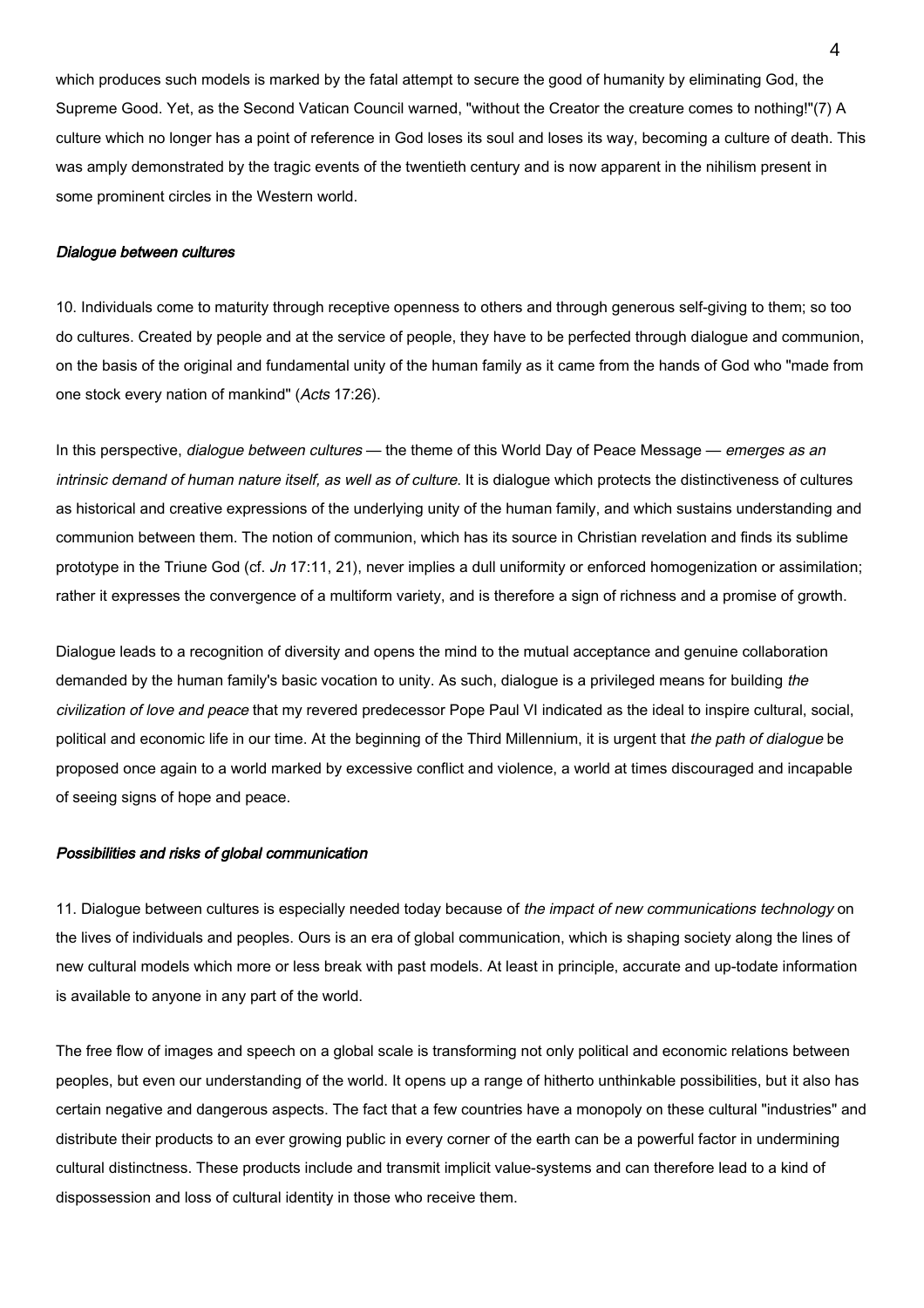# The challenge of migration

12. A style and culture of dialogue are especially important when it comes to the complex question of migration, which is an important social phenomenon of our time. The movement of large numbers of people from one part of the planet to another is often a terrible odyssey for those involved, and it brings with it the intermingling of traditions and customs, with notable repercussions both on the countries from which people come and on those in which they settle. How migrants are welcomed by receiving countries and how well they become integrated in their new environment are also an indication of how much effective dialogue there is between the various cultures.

The question of cultural integration is much debated these days, and it is not easy to specify in detail how best to guarantee, in a balanced and equitable way, the rights and duties of those who welcome and those who are welcomed. Historically, migrations have occurred in all sorts of ways and with very different results. In the case of many civilizations, immigration has brought new growth and enrichment. In other cases, the local people and immigrants have remained culturally separate but have shown that they are able to live together, respecting each other and accepting or tolerating the diversity of customs. Regrettably, situations still exist in which the difficulties involved in the encounter of different cultures have never been resolved, and the consequent tensions have become the cause of periodic outbreaks of conflict.

13. In such a complex issue there are no "magic" formulas; but still we must identify some basic ethical principles to serve as points of reference. First of all, it is important to remember the principle that *immigrants must always be treated* with the respect due to the dignity of every human person. In the matter of controlling the influx of immigrants, the consideration which should rightly be given to the common good should not ignore this principle. The challenge is to combine the welcome due to every human being, especially when in need, with a reckoning of what is necessary for both the local inhabitants and the new arrivals to live a dignified and peaceful life. The cultural practices which immigrants bring with them should be respected and accepted, as long as they do not contravene either the universal ethical values inherent in the natural law or fundamental human rights.

# Respect for cultures and the "cultural profile" of different regions

14. It is a much more difficult thing to determine the extent to which immigrants are entitled to public legal recognition of the particular customs of their culture, which may not be readily compatible with the customs of the majority of citizens. The solution to this question, within a climate of genuine openness, calls for a realistic evaluation of the common good at any given time in history and in any given place and social context. Much depends upon whether people embrace a spirit of openness that, without yielding to indifferentism about values, can combine the concern for identity with the willingness to engage in dialogue.

On the other hand, as I noted above, one cannot underestimate the capacity of the characteristic culture of a region to produce a balanced growth, especially in the delicate early stages of life, in those who belong to that culture from birth. From this point of view, a reasonable way forward would be to ensure a certain "cultural equilibrium" in each region, by reference to the culture which has prevalently marked its development. This equilibrium, even while welcoming minorities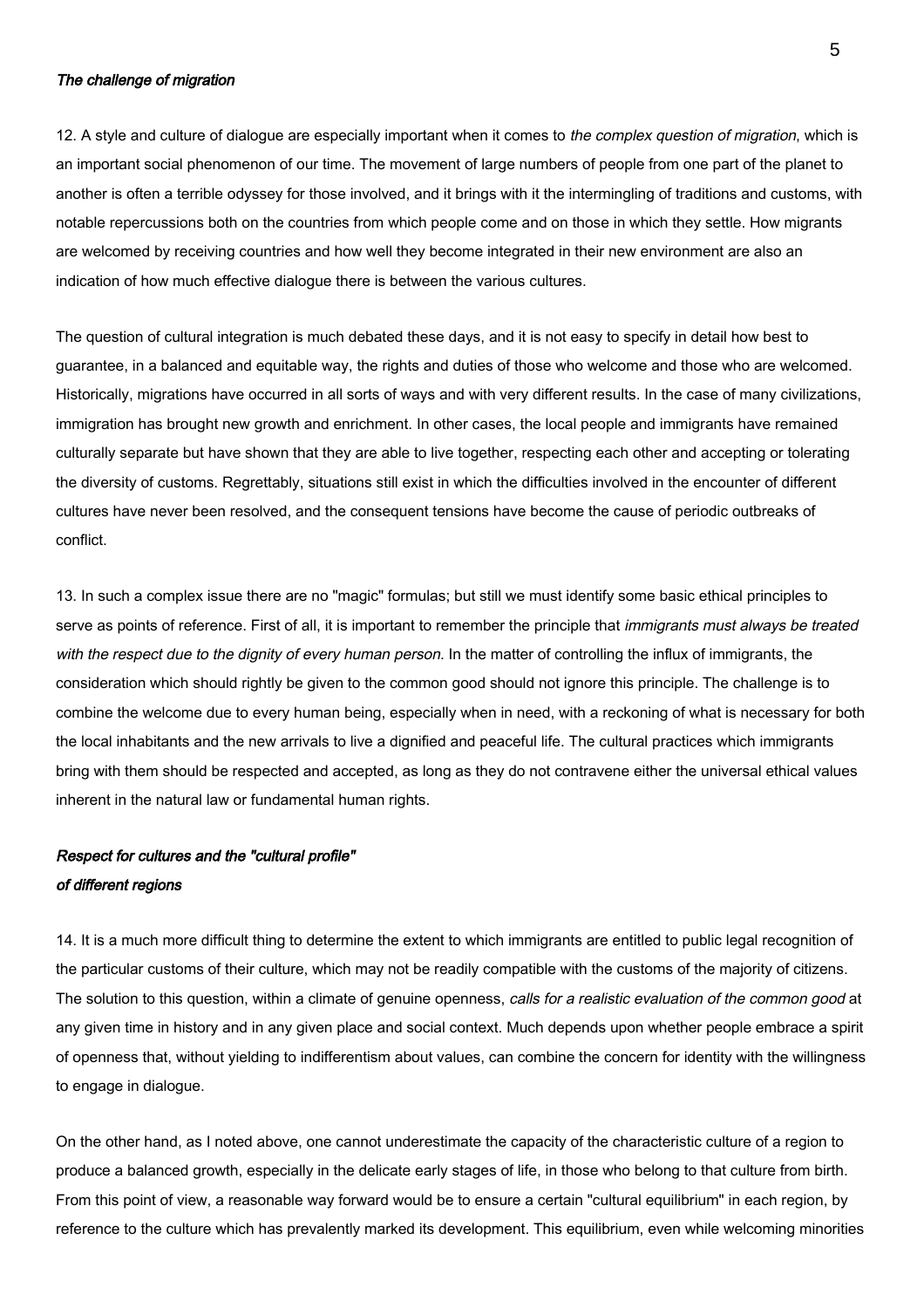and respecting their basic rights, would allow the continued existence and development of a particular "cultural profile", by which I mean that basic heritage of language, traditions and values which are inextricably part of a nation's history and its national identity.

15. Clearly, though, the need to ensure an equilibrium in a region's cultural profile cannot be met by legislative measures alone, since these would prove ineffectual unless they were grounded in the ethos of the population. They would also be inevitably destined to change should a culture lose its ability to inspire a people and a region, becoming no more than a legacy preserved in museums or in artistic and literary monuments.

In effect, as long as a culture is truly alive, it need have no fear of being displaced. And no law could keep it alive if it were already dead in people's hearts. In the dialogue between cultures, no side can be prevented from proposing to the other the values in which it believes, as long as this is done in way that is respectful of people's freedom and conscience. "Truth can be imposed only with the force of truth itself, which penetrates the mind both gently and powerfully".(8)

#### The recognition of shared values

16. Dialogue between cultures, a privileged means for building the civilization of love, is based upon the recognition that there are values which are common to all cultures because they are rooted in the nature of the person. These values express humanity's most authentic and distinctive features. Leaving aside ideological prejudices and selfish interests, it is necessary to foster people's awareness of these shared values, in order to nurture that intrinsically universal cultural "soil" which makes for fruitful and constructive dialogue. The different religions too can and ought to contribute decisively to this process. My many encounters with representatives of other religions — I recall especially the meeting in Assisi in 1986 and in Saint Peter's Square in 1999 — have made me more confident that mutual openness between the followers of the various religions can greatly serve the cause of peace and the common good of the human family.

# The value of solidarity

17. Faced with growing inequalities in the world, the prime value which must be ever more widely inculcated is certainly that of solidarity. A society depends on the basic relations that people cultivate with one another in ever widening circles — from the family to other intermediary social groups, to civil society as a whole and to the national community. States in turn have no choice but to enter into relations with one another. The present reality of global interdependence makes it easier to appreciate the common destiny of the entire human family, and makes all thoughtful people increasingly appreciate the virtue of solidarity.

At the same time it is necessary to point out that this growing interdependence has brought to light many inequalities, such as the gap between rich and poor nations; the social imbalance within each nation between those living in opulence and those offended in their dignity since they lack even the necessities of life; the human and environmental degradation provoked and accelerated by the irresponsible use of natural resources. These social inequalities and imbalances have grown worse in certain places, and some of the poorest nations have reached a point of irreversible decline.

Consequently, the promotion of justice is at the heart of a true culture of solidarity. It is not just a question of giving one's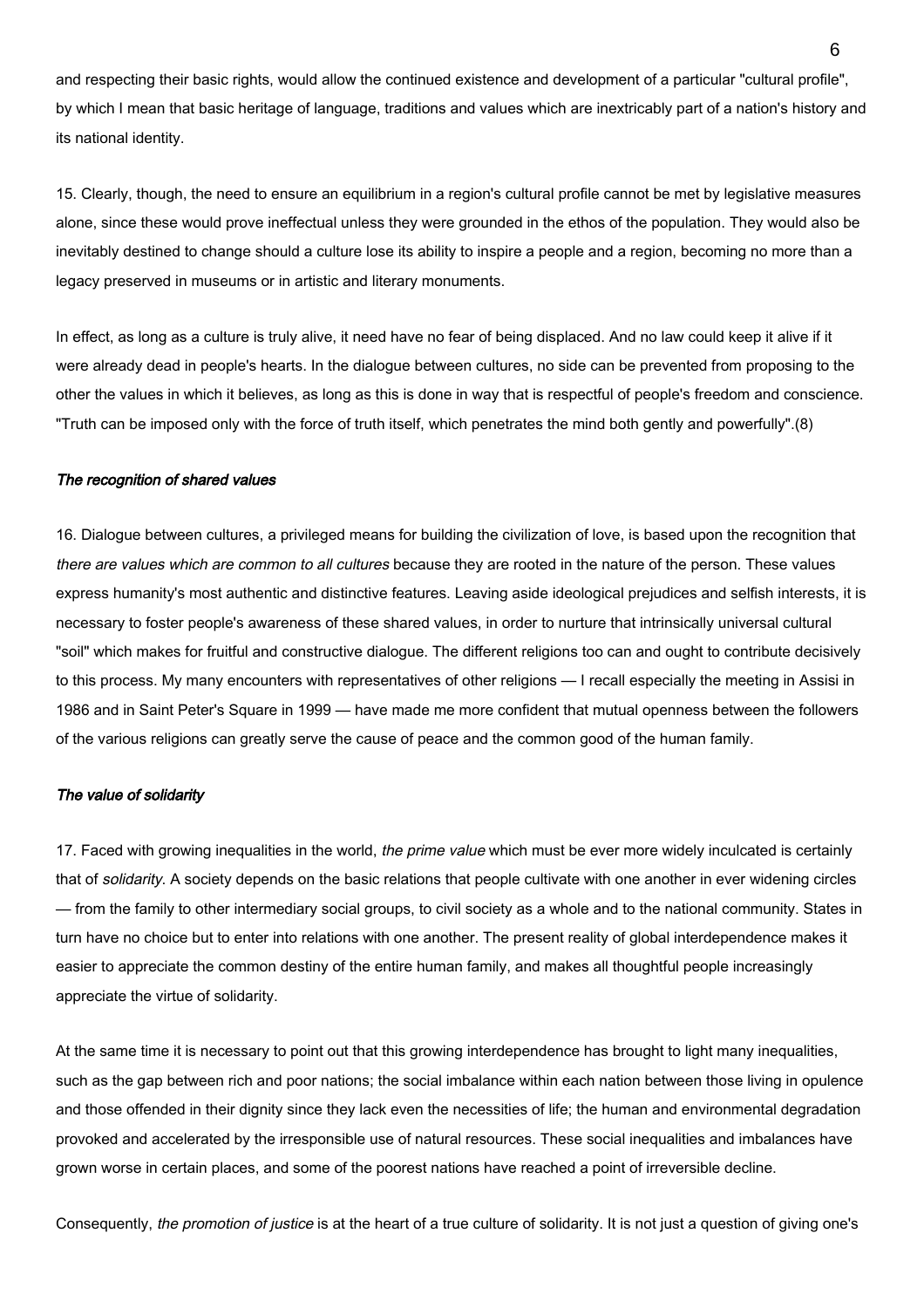surplus to those in need, but of "helping entire peoples presently excluded or marginalized to enter into the sphere of economic and human development. For this to happen, it is not enough to draw on the surplus goods which in fact our world abundantly produces; it requires above all a change of lifestyles, of models of production and consumption, and of the established structures of power which today govern societies".(9)

#### The value of peace

18. The culture of solidarity is closely connected with the value of peace, the primary objective of every society and of national and international life. However, on the path to better understanding among peoples there remain many challenges which the world must face: these set before everyone choices which cannot be postponed. The alarming increase of arms, together with the halting progress of commitment to nuclear non-proliferation, runs the risk of feeding and expanding a culture of competition and conflict, a culture involving not only States but also non-institutional entities, such as paramilitary groups and terrorist organizations.

Even today the world is dealing with the consequences of wars past and present, as well as the tragic effects of antipersonnel mines and the use of frightful chemical and biological weapons. And what can be said about the permanent risk of conflicts between nations, of civil wars within some States and of widespread violence, before which international organizations and national governments appear almost impotent? Faced with such threats, everyone must feel the moral duty to take concrete and timely steps to promote the cause of peace and understanding among peoples.

# The value of life

19. An authentic dialogue between cultures cannot fail to nourish, in addition to sentiments of mutual respect, a lively sense of the value of life itself. Human life cannot be seen as an object to do with as we please, but as the most sacred and inviolable earthly reality. There can be no peace when this most basic good is not protected. It is not possible to invoke peace and despise life. Our own times have seen shining examples of generosity and dedication in the service of life, but also the sad sight of hundreds of millions of men and women whom cruelty and indifference have consigned to a painful and harsh destiny. I am speaking of a tragic spiral of death which includes murder, suicide, abortion, euthanasia, as well as practices of mutilation, physical and psychological torture, forms of unjust coercion, arbitrary imprisonment, unnecessary recourse to the death penalty, deportations, slavery, prostitution, trafficking in women and children. To this list we must add irresponsible practices of genetic engineering, such as the cloning and use of human embryos for research, which are justified by an illegitimate appeal to freedom, to cultural progress, to the advancement of mankind. When the weakest and most vulnerable members of society are subjected to such atrocities, the very idea of the human family, built on the value of the person, on trust, respect and mutual support, is dangerously eroded. A civilization based on love and peace must oppose these experiments, which are unworthy of man.

# The value of education

20. In order to build the civilization of love, dialogue between cultures must work to overcome all ethnocentric selfishness and make it possible to combine regard for one's own identity with understanding of others and respect for diversity. Fundamental in this respect is the responsibility of education. Education must make students aware of their own roots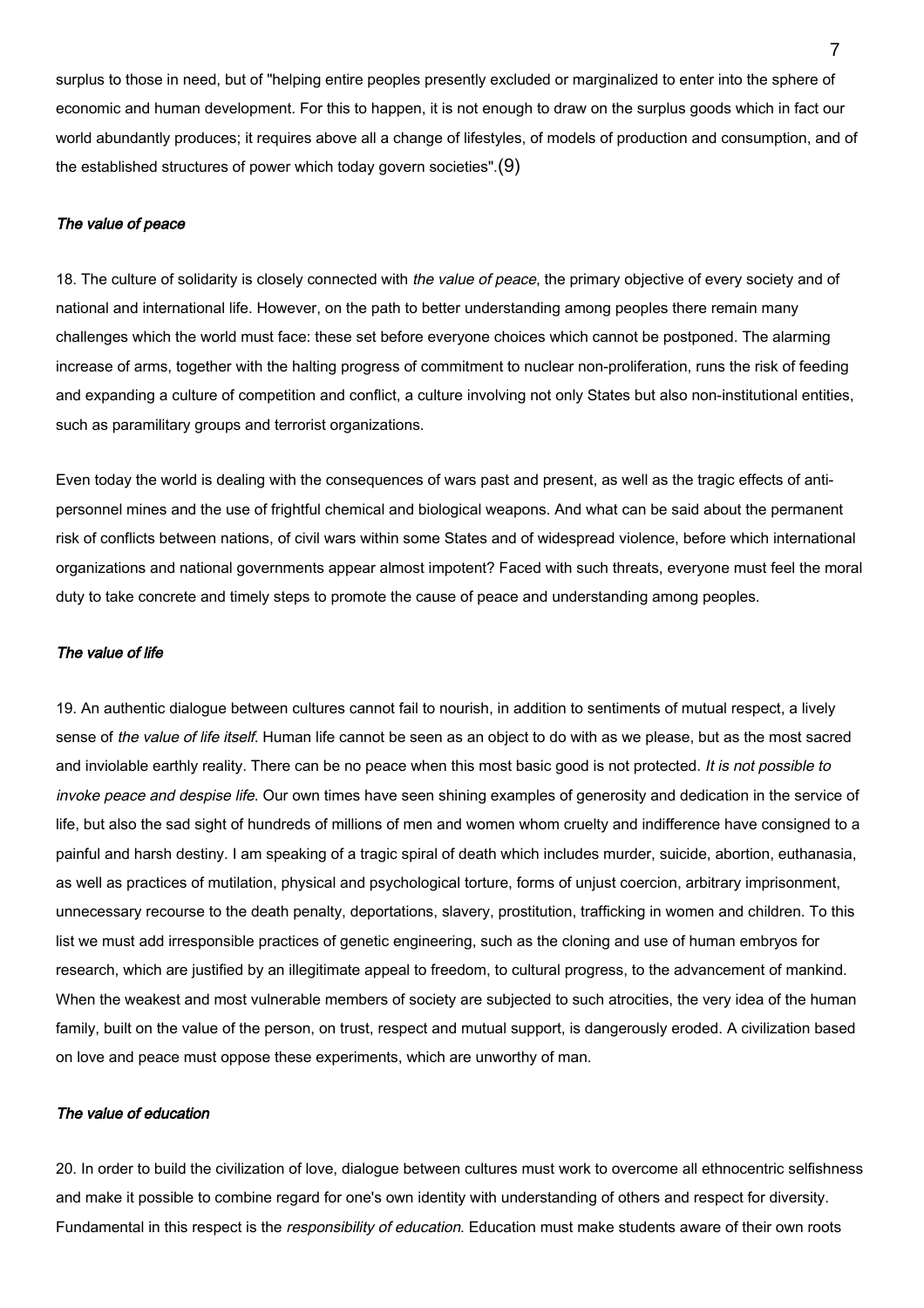and provide points of reference which allow them to define their own personal place in the world. At the same time, it must be committed to teaching respect for other cultures. There is a need to look beyond one's immediate personal experience and accept differences, discovering the richness to be found in other people's history and in their values.

Knowledge of other cultures, acquired with an appropriate critical sense and within a solid ethical framework, leads to a deeper awareness of the values and limitations within one's own culture, and at the same time it reveals the existence of a patrimony that is common to the whole of humanity. Thanks precisely to this broadening of horizons, education has a particular role to play in building a more united and peaceful world. It can help to affirm that integral humanism, open to life's ethical and religious dimension, which appreciates the importance of understanding and showing esteem for other cultures and the spiritual values present in them.

#### Forgiveness and reconciliation

21. During the Great Jubilee, two thousand years after the birth of Jesus, the Church has had a powerful experience of the challenging call to reconciliation. This call is significant also in the context of the complex issue of dialogue between cultures. Dialogue in fact is often difficult because it is weighed down by the tragic heritage of war, conflict, violence and hatred, which lives on in people's memory. For the barriers caused by noncommunication to be bridged, the path to take is the path of forgiveness and reconciliation. Many people, in the name of a disillusioned realism, maintain that this is a utopian and naive path. From the Christian point of view it is the only path which leads to the goal of peace.

The eyes of believers contemplate the image of the Crucified One. Shortly before dying, Jesus exclaims: "Father, forgive them, for they know not what they do" (Lk 23:34). The evil-doer crucified on his right, hearing these last words of the dying Redeemer, opens his heart to the grace of conversion, welcomes the Gospel of forgiveness and receives the promise of eternal happiness. The example of Christ makes us certain that the many impediments to communication and dialogue between people can indeed be torn down. Gazing upon the Crucified One we are filled with confidence that forgiveness and reconciliation can become the normal practice of everyday life and of every culture, and thus a real opportunity for building humanity's peace and future.

Mindful of the significant Jubilee experience of the purification of memory, I wish to make a specific appeal to Christians to become witnesses to and missionaries of forgiveness and reconciliation. In this way, through their active invocation of the God of peace, they will hasten the fulfilment of Isaiah's splendid prophecy, which can be applied to all the peoples of the earth: "In that day there will be a highway from Egypt to Assyria, and the Assyrian will come into Egypt, and the Egyptian into Assyria, and the Egyptians will worship with the Assyrians. In that day Israel will be the third with Egypt and Assyria, a blessing in the midst of the earth, whom the Lord of hosts has blessed, saying, 'Blessed be Egypt my people, and Assyria the work of my hands, and Israel my heritage" (Is 19:23-25).

# An appeal to young people

22. I wish to conclude this Message of peace with a special appeal to you, *young people of the whole world*, who are humanity's future and living stones in the building of the civilization of love. I treasure in my heart the memory of the emotional and hope-filled meetings which we had during the recent World Youth Day in Rome. Your participation was